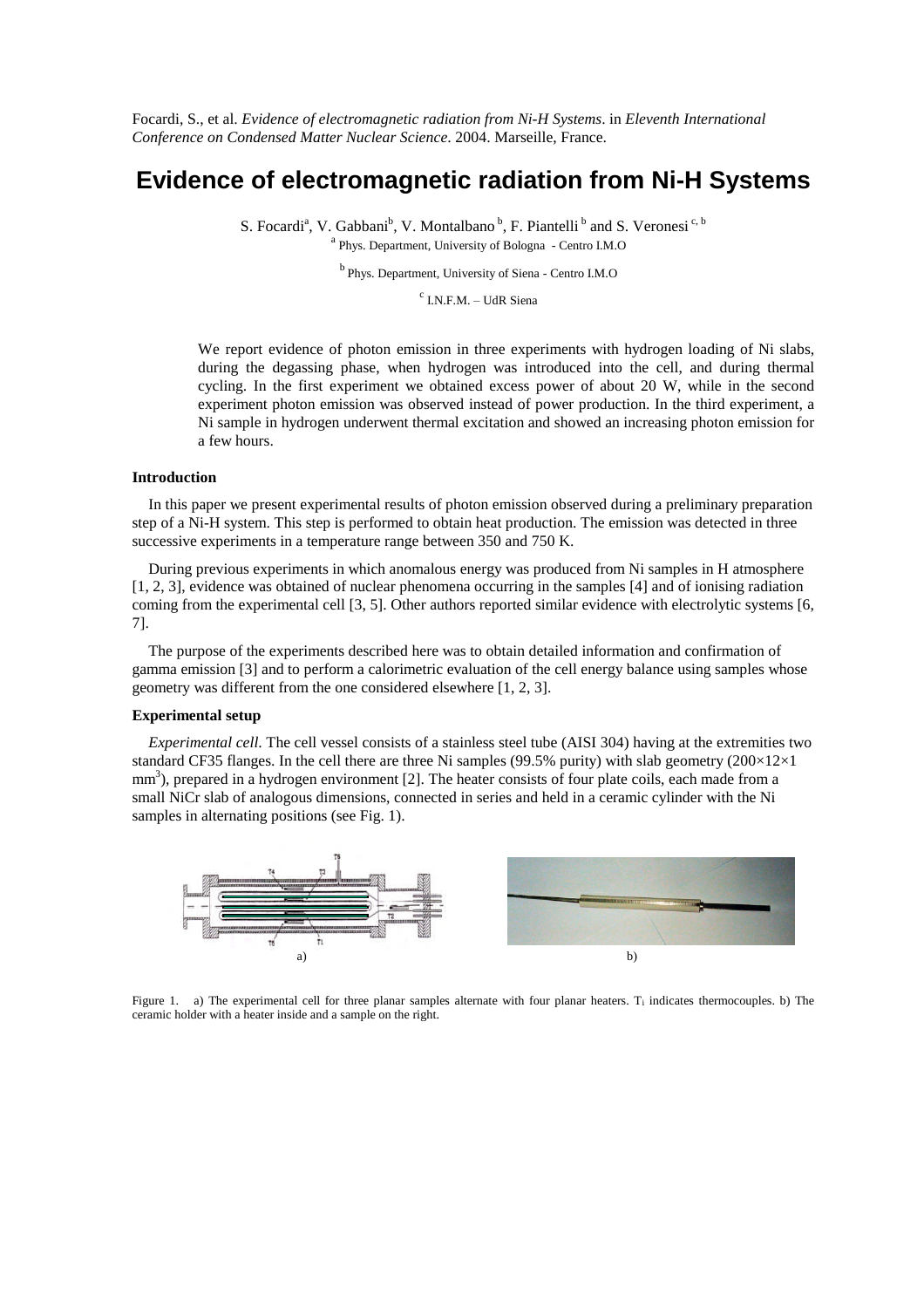All measurements (temperature, pressure, power) are performed with the Labview data acquisition system as reported in Refs. 1 and 2. The experimental setup is shown in figure 2.



Figure 2 . A schematic layout of the experimental setup.

*Neutron shield*. In previous experiments we detected neutron emissions [3, 5]. Thus, for safety reasons, the cell was placed within a neutron shield (see Fig. 3). The shield is cube 100 cm on each side with walls 10 cm thick. The walls are made of polyethylene with an interstice of powdered boric acid (width 3.5 cm).

*Photon detection*. The measurement was obtained with a NaI(Tl) 4×4" detector and acquisition software (EG&G Ortec, Maestro II). Later on, to obtain a more accurate photon energy measurement, we used an HPGe detector having 7% efficiency and Silena EMCA PLUS acquisition software. Figure 2 shows the detector positions in all experiments.

#### **Photon emission**

The measurements were performed automatically, each recording having a fixed live time, usually 12000 or 18000 s.

In the first experiment the NaI detector was in front, as shown in figure 2. During a degassing phase [2] five days after the start, when the sample temperature was about 420 K, the NaI detector was turned on. The  $\gamma$ spectrum showed a structure different from the background. Figure 3 shows the measured  $\gamma$  spectrum, the background spectrum, and the spectrum given by the difference between the two. In the difference spectrum the presence of three peaks superimposed on a continuous low energy spectrum can be observed.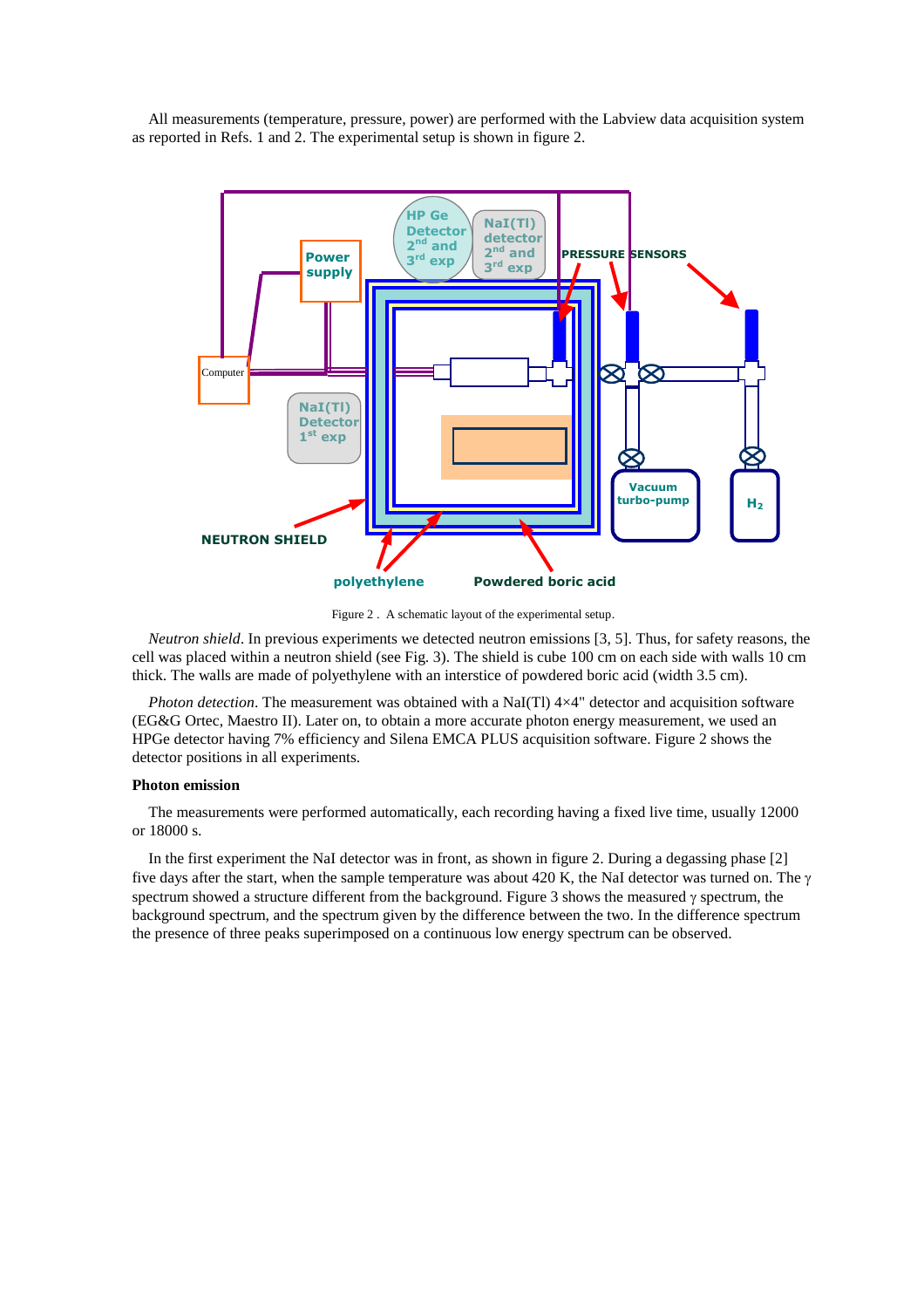

Figure 3. First experiment: background and measured spectra, at the beginning of gamma measurements, obtained with the NaI(Tl) detector placed in front. The background spectrum is a mean of 90 acquisition (live time 12000 s) while the measured one is a mean of 6 acquisitions. The lower curve is the difference between measured and background spectrum.

Five days later we observed a sudden variation in photon spectrum with a lowering of the intensity of the three peaks as shown in Fig. 4.



Figure 4. First experiment: background and measured spectra 45 days after the beginning of gamma measurements, the measured spectrum is a mean of 18 acquisitions. The lower curve is the difference between measured and background spectra.

Peak intensity did not show detectable variation with gas admission, which was performed 19 days after the start of degassing. This emission lasted on the whole about 45 days. After this time period the spectrum went abruptly to the background one. Later on the cell produced excess power (maximum 25 W measured with the method reported in Ref. 2) for about 35 days, after which the cell was shut down, in order to repeat the experiment.

In the second experiment new samples were used and the HPGe was added to attempt a quantitative measurement of photon energy [8]. In this experiment the HPGe detector was in a lateral position while the NaI detector was placed as shown in Fig. 2. During the degassing period, the very first acquisition revealed a spectrum (Fig. 5) dramatically different from the background one. During some acquisition sequences sample temperature was changed in the range from 350 to 750K without any detectable variation in the  $\gamma$  spectrum. Samples were kept 52 days under vacuum before hydrogen admission in order to study extensively the photon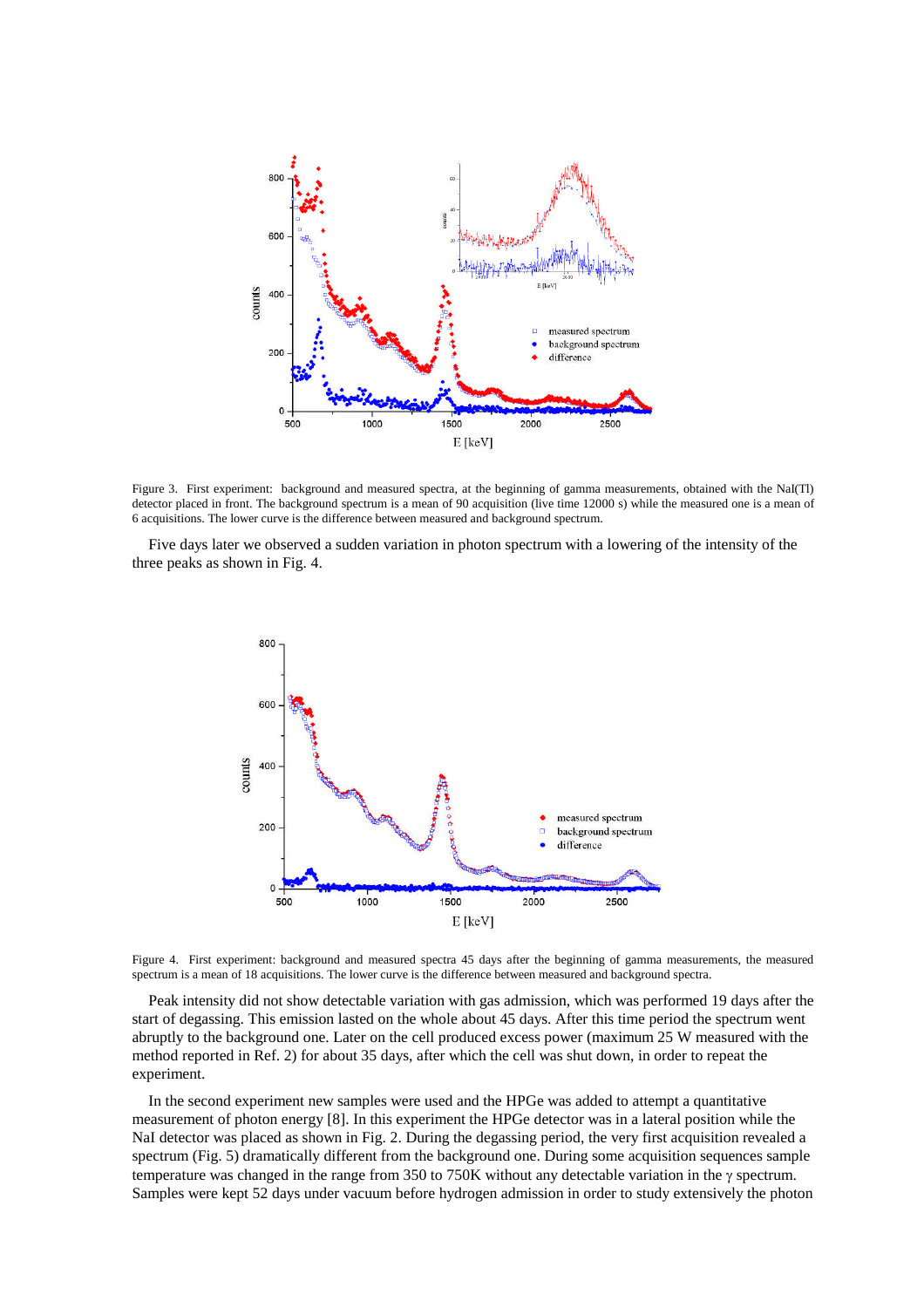emission. After this too prolonged treatment, the system did not produce energy. It may be that the two phenomena, extended photon emission and energy production, are alternative, and mutually exclusive.



Figure 5. Second experiment: background and measured spectra, at the beginning of gamma measurements. The background spectrum is a mean of 20 acquisitions (live time 18000 s) and the measured one is a mean of 30 acquisitions. The curve in the small picture is the difference between measured and background spectrum..

The behaviour over time of these spectra was similar to the one observed in the first experiment; 26 days after the hydrogen introduction the  $\gamma$  spectrum returned to the background level. During this time period the spectra acquired with the HPGe detector only allowed the determination of the energy of the most intense peak due to the low efficiency of the detector and to the bad geometry imposed by the presence of the neutron shield.



Figure 6. Second experiment: three measured spectra obtained with the HPGe detector. The first spectrum is a single acquisition (live time 12000 s), taken at the beginning of gamma measurements.

Figure 6 shows one of the acquired spectra, relative to the energy range of interest. The detector was calibrated by using natural background peaks, and the energy measurement of the observed peak is 661.5  $\pm$ 0.8 keV.

It can be observed in the insert of Fig. 5 that the Compton shoulder is in the expected position (487 keV) and the energy of the left peak corresponds to the back-scattered one (184 keV). The experimental results show in an unambiguous way the existence of processes involving photon emission, obtained in experimental conditions for which such processes are unexpected and unexplainable within the frame of present physical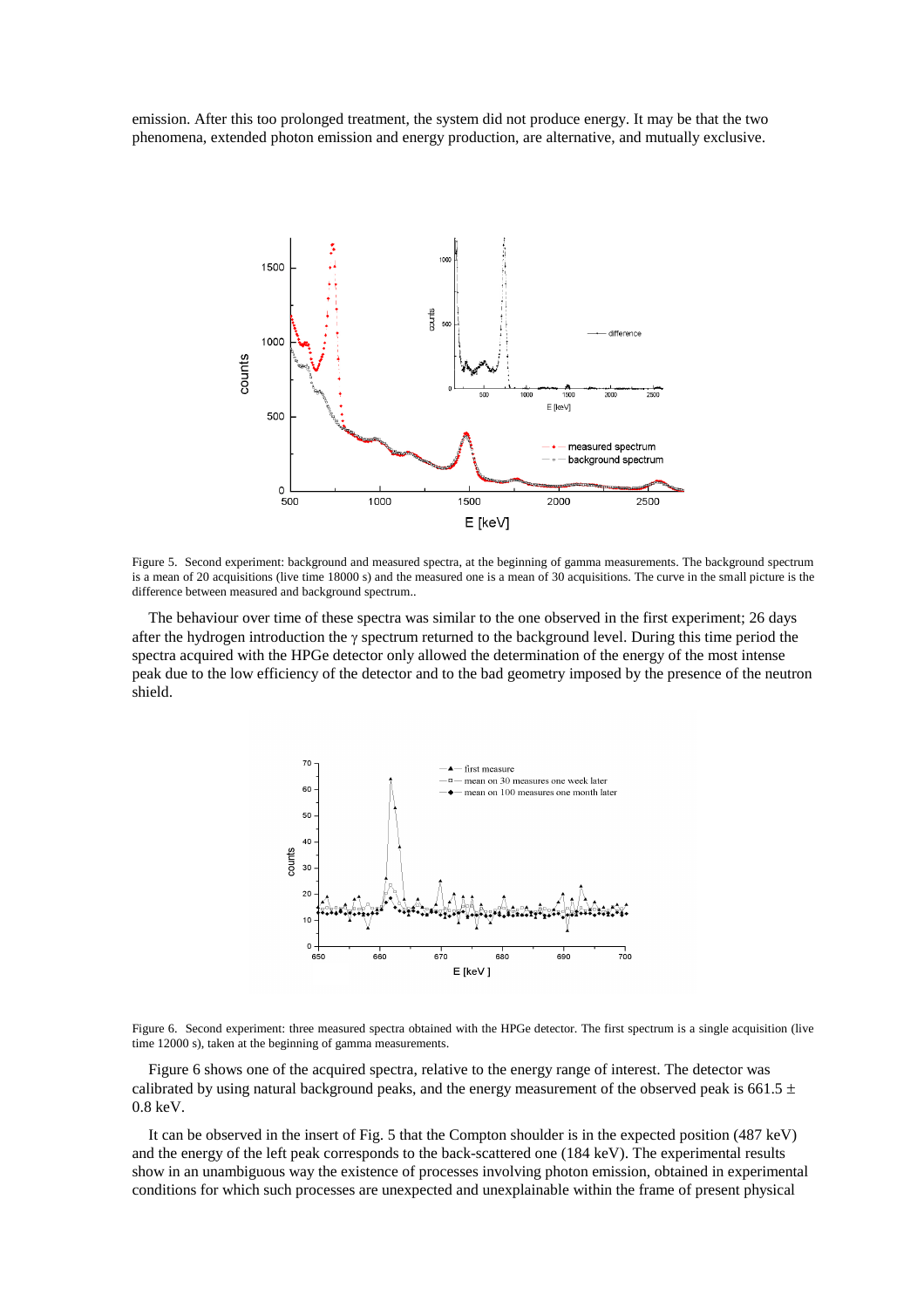theories. In fact the observed NaI and HPGe spectra are different from those produced by neutrons impinging on the detectors [9, 10].

We maintain that the phenomenon is imputable to Ni (and not to the cell walls and to the heater) because it is not observed without a suitable Ni sample.

An accurate determination of energy was obtained only for the lower energy peak. For this reason, a search on two database (Lawrence Berkeley National Laboratory - GAMQUEST program and Brookhaven National Laboratory - National Nuclear Data Center - NUDAT program) has been performed in the energy range 660.0 - 663.0 keV in order to find a possible nucleus responsible for the emission. In this region we have found only heavy radioactive nuclei (from  $^{67}$ Ge to  $^{243}$ Am) whose presence is difficult to justify. The only exception is <sup>50</sup>Mn whose strongest lines are at 1098.0 and 783.3 keV, which were not observed.

Moreover, a possible nuclear excitation of a Ni isotope has been considered. A unique coincidence was found:  $59$ Ni from an highly excited emitting level (level energy 7164 keV and Jpi = 19/2, 21/2-) which is very hard to justify, because the cascade gamma emission to the ground level was not observed.

Finally, in a third experiment with new Ni samples there was no difference in radiation emission during the degassing period and the H atmosphere, as shown in Fig. 7, almost all the time.



Figure 7. Third experiment: a) a spectrum during the degassing, b) a spectrum in the Hydrogen atmosphere

After the admission of hydrogen, differences in photon emission are revealed only in two very different cases.

The first alteration in radiation emission happened in a condition of closed cell (matter cannot be exchanged with the outside). In this condition, a small thermal excitation was made (the electrical power was turned off for a few minutes) causing a photon emission that persisted for less than 10 hours. The spectra during this period, in the region of energy of interest, are shown in Fig. 8.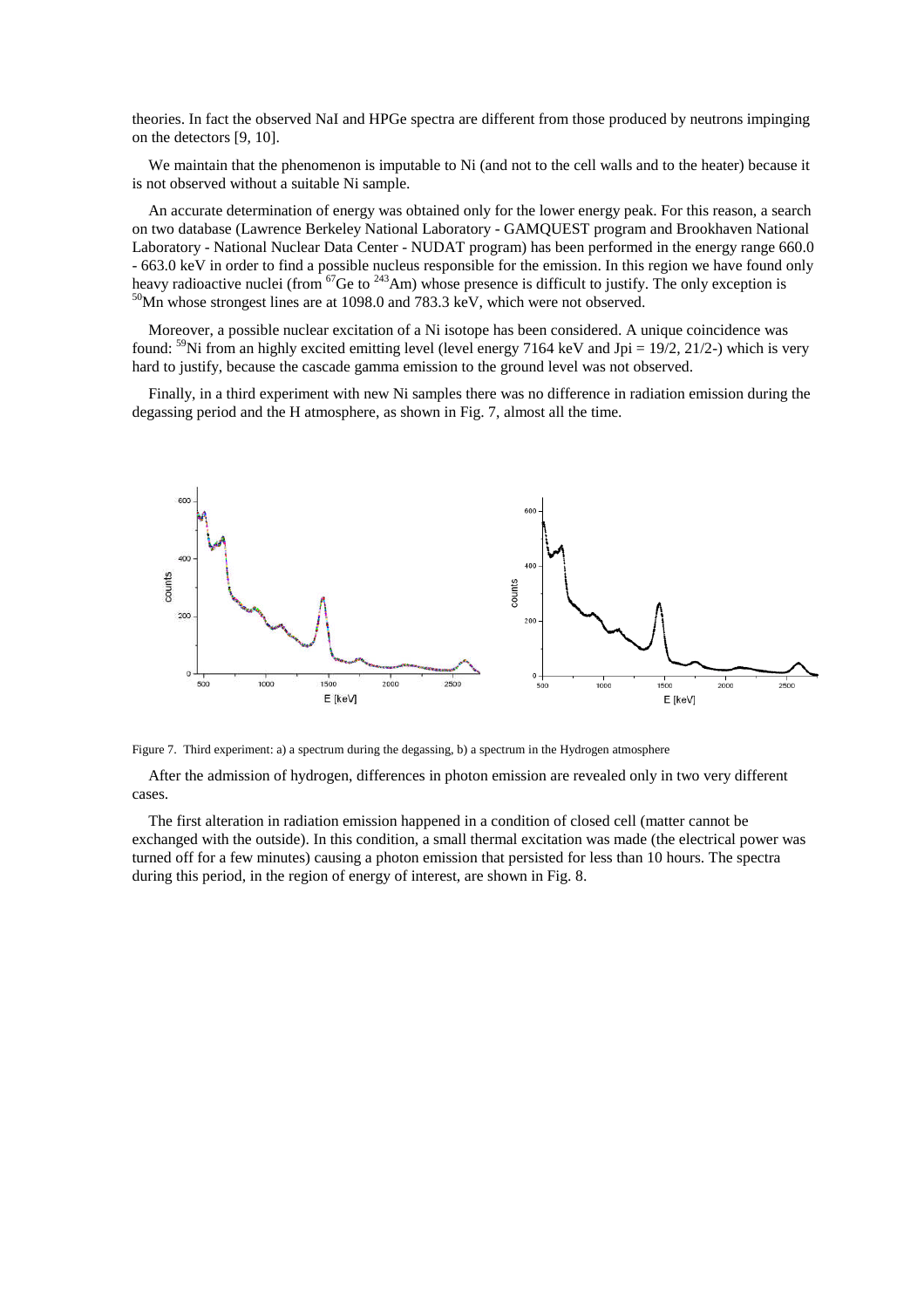

Figure 8. Third experiment: five spectra zoomed in the region of the increasing of emission.

Figure 9 shows the differences between these spectra and the previous one.



Figure 9. Third experiment: a) Differences between spectra during the excitation and far from it, b) Temporal evolution is shown.

Some weeks later, spontaneous excitation occurred and it persisted unaltered during admission of hydrogen. Again the photon emission increased, this time for a long period of about three weeks.

The spectra of this excitation are shown in Fig. 10 and 11.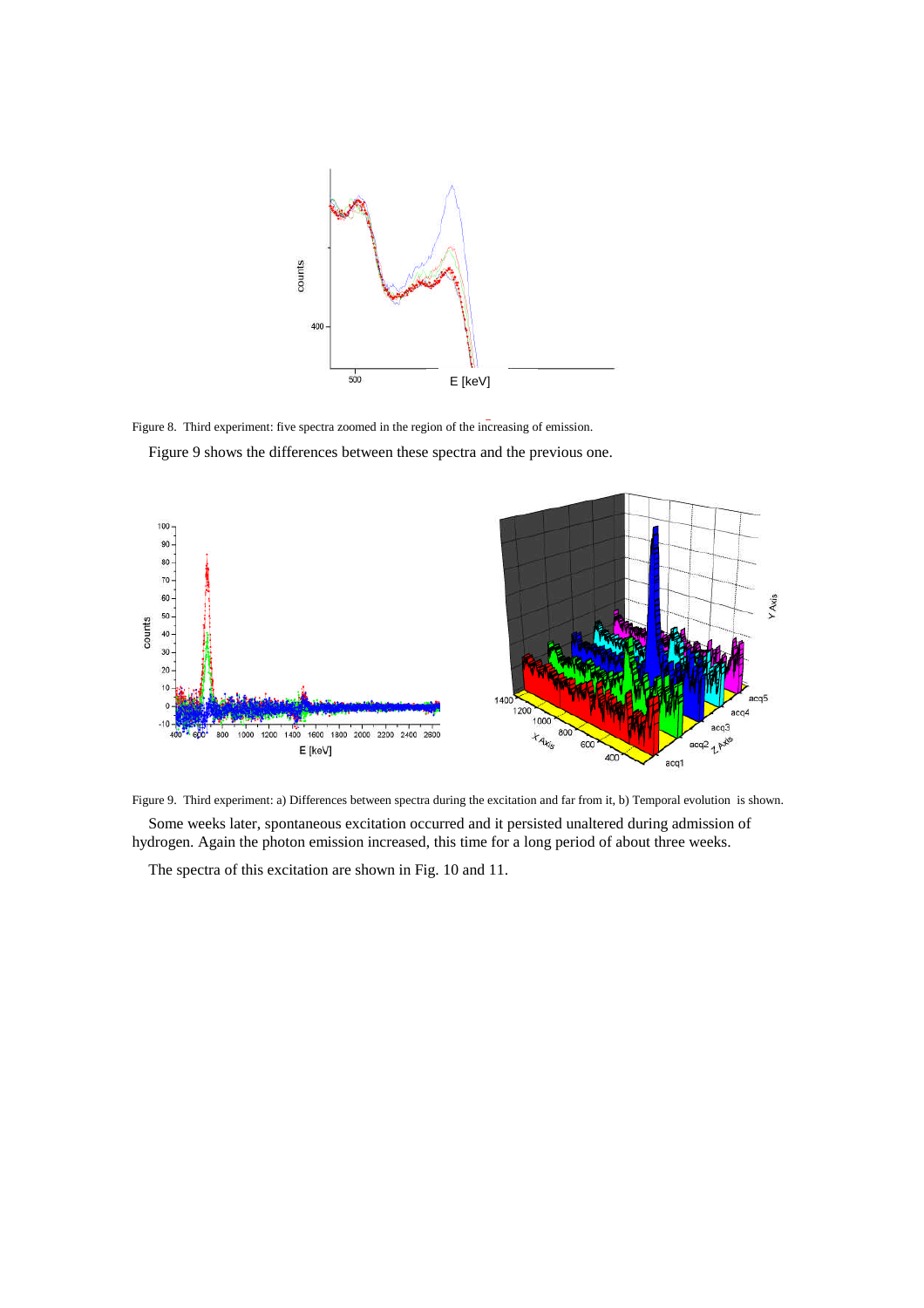

Figure 10. Third experiment: spectra are acquisitions of 12000 s during the excitation and after, a mean over a week is performed.



Figure 11. Third experiment: differences between spectra shown in Fig. 10 and a previous weekly mean.

In all these experiments, despite the very different ways and times of emission, the main emitted photon shows a peak at the same energy.

#### **Discussion and conclusion**

We have presented experimental results for photon emission observed in three different experiments performed during a preliminary preparation step of a Ni-H heat production system. In this section we briefly reconsider the main phenomena detected in all these experiments.

*First experiment* A fast loading of hydrogen was observed (a typical loading is shown in Fig. 12) which involved large gas quantities. Radiation was emitted in an early time with peaks that showed low intensities for few days and extremely low intensity for 40 days. It disappeared before the beginning of energy production. No neutron emission was detected during this experiment.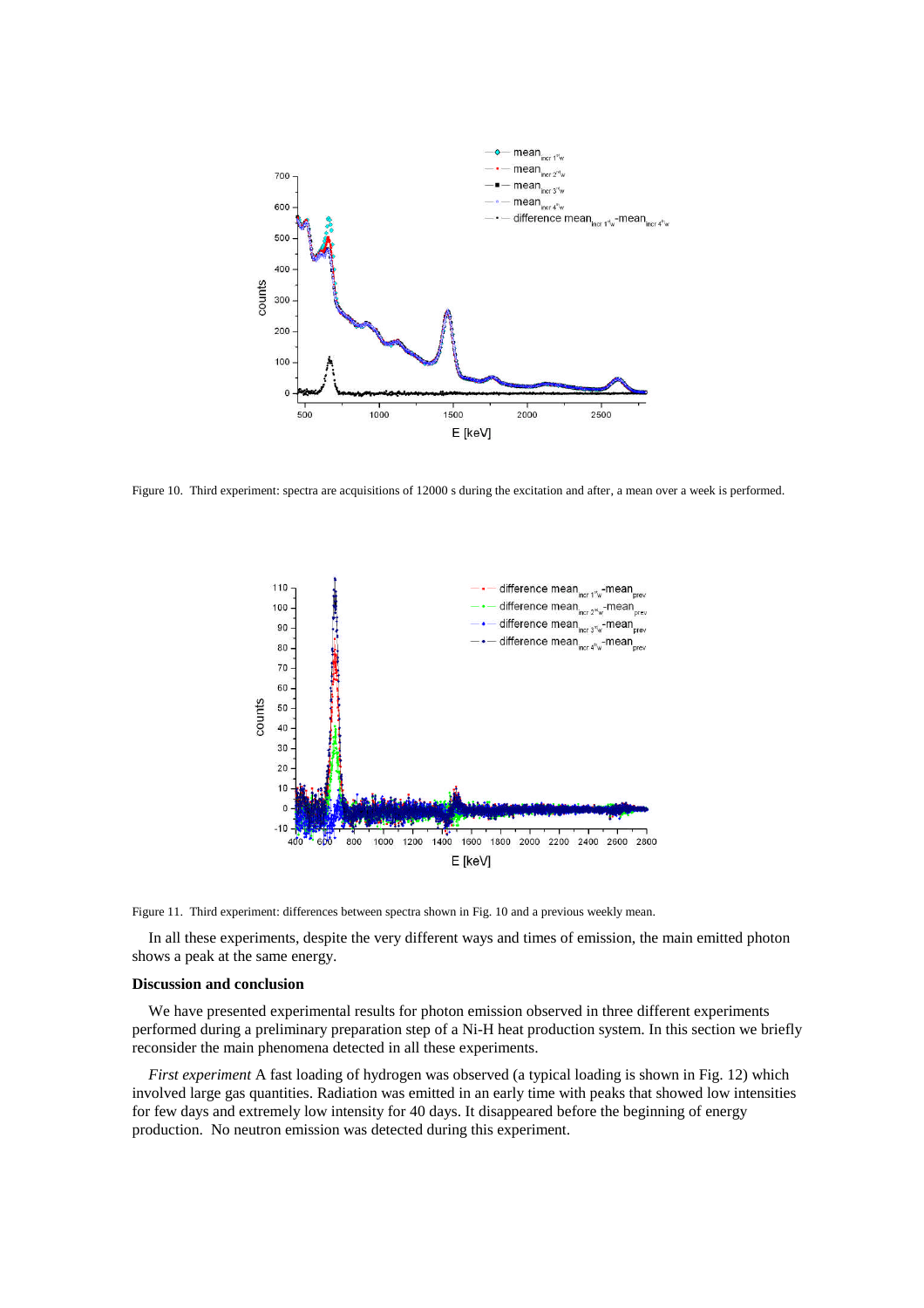

Figure 12. First experiment: a fast loading, large decrease of pressure with characteristic time of 1.8 hours.

Moreover, excess heat was observed [11-13] that persisted for 22 days with a energy production of about 35 MJ. After the experiment, nickel samples were analysed with a Scanning Electron Microscope (SEM) to investigate morphological and elemental difference from a blank sample. The measurements were performed by using an energy dispersive X-ray system for elemental analysis. The most interesting result is shown in Fig. 13: new elements (Cr and Mn) were detected in a wide region of a sample.



Figure 13. First experiment: surface analysis of a nickel sample performed by using SEM X microprobe (electron gun at 20 kV) on 200  $\times$  200  $\mu$ m<sup>2</sup> windows. Empty circles indicate an analysis of an unaltered surface on the nickel sample, which is indistinguishable from analysis on a blank sample. Full squares indicate an analysis on a wide altered region. The large peak on the right comes from nickel.

*Second experiment* A slow loading of hydrogen was observed (a typical loading is shown in Fig. 14) which involved small gas quantities. Radiation was emitted early in the run with peaks that showed high intensities for many days, they decreased slowly and persisted for 78 days (26 in H atmosphere). No neutron emission or excess heat production were detected during this experiment. No quantitative changes were detected in surface analysis.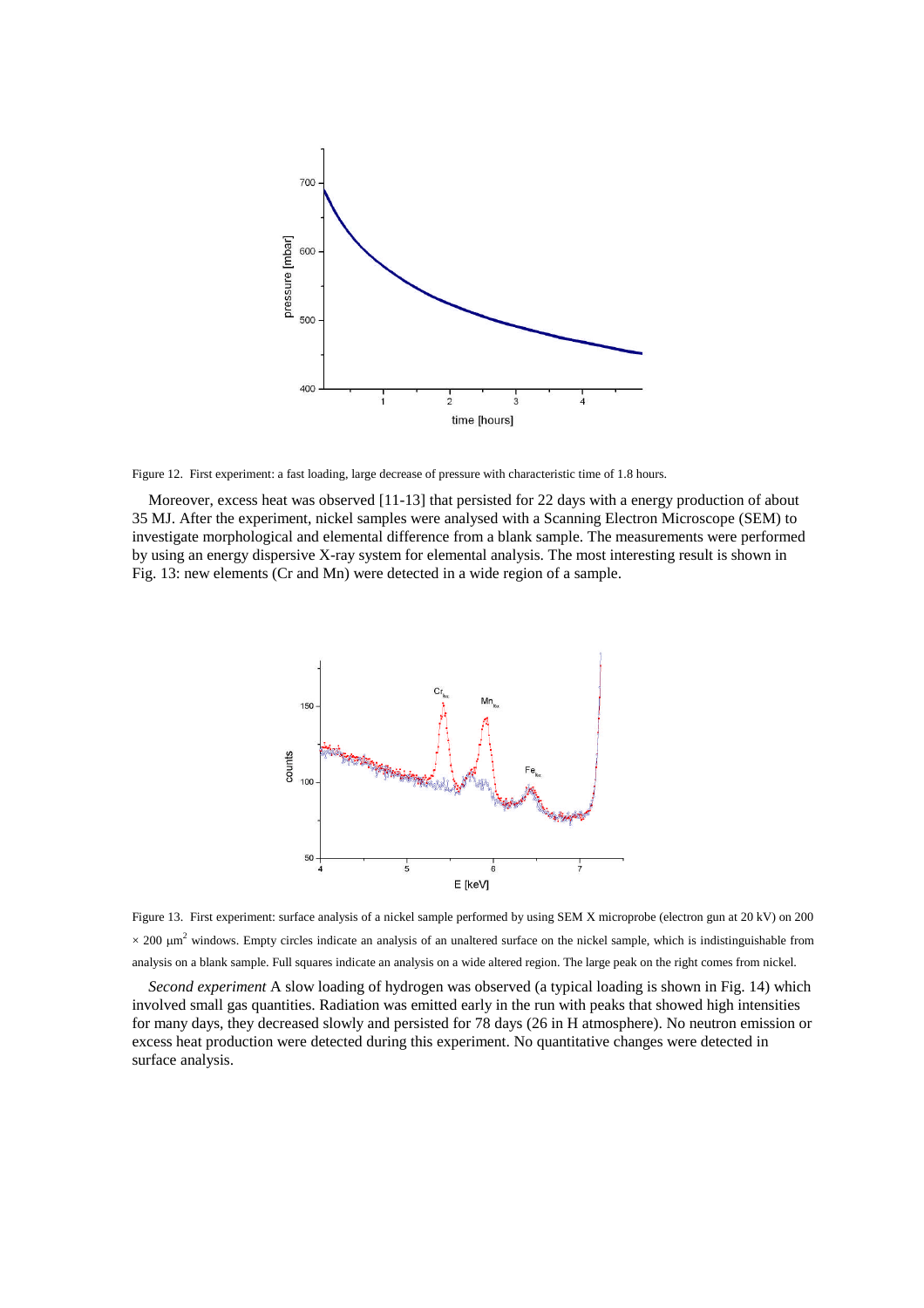

Figure 14. Second experiment: a slow loading, small decrease of pressure with characteristic time of days.

*Third experiment* A very slow loading of hydrogen was observed which involved very small gas quantities (few tens of mbar, characteristic time of weeks). Radiation was always present with peaks that showed low intensities. A thermal excitation provoked a transient increasing in radiation emitted. A spontaneous increasing persisted for weeks. No neutron emission or excess heat production was detected during this experiment.

In our opinion, these experiments show the complexity of phenomena involved in the physics of the Ni –H system. Further investigations are needed in order to throw light on these phenomena.

## **Acknowledgments**

We are grateful to the current and the past director of the Siena physics department L. Moi and A. Scribano for their support. We wish to thank P.G. Bergamini, L. Daddi and P.G. Sona for helpful suggestions and discussions. The technical support of C. Stanghini was crucial for the realisation of the experimental apparatus.